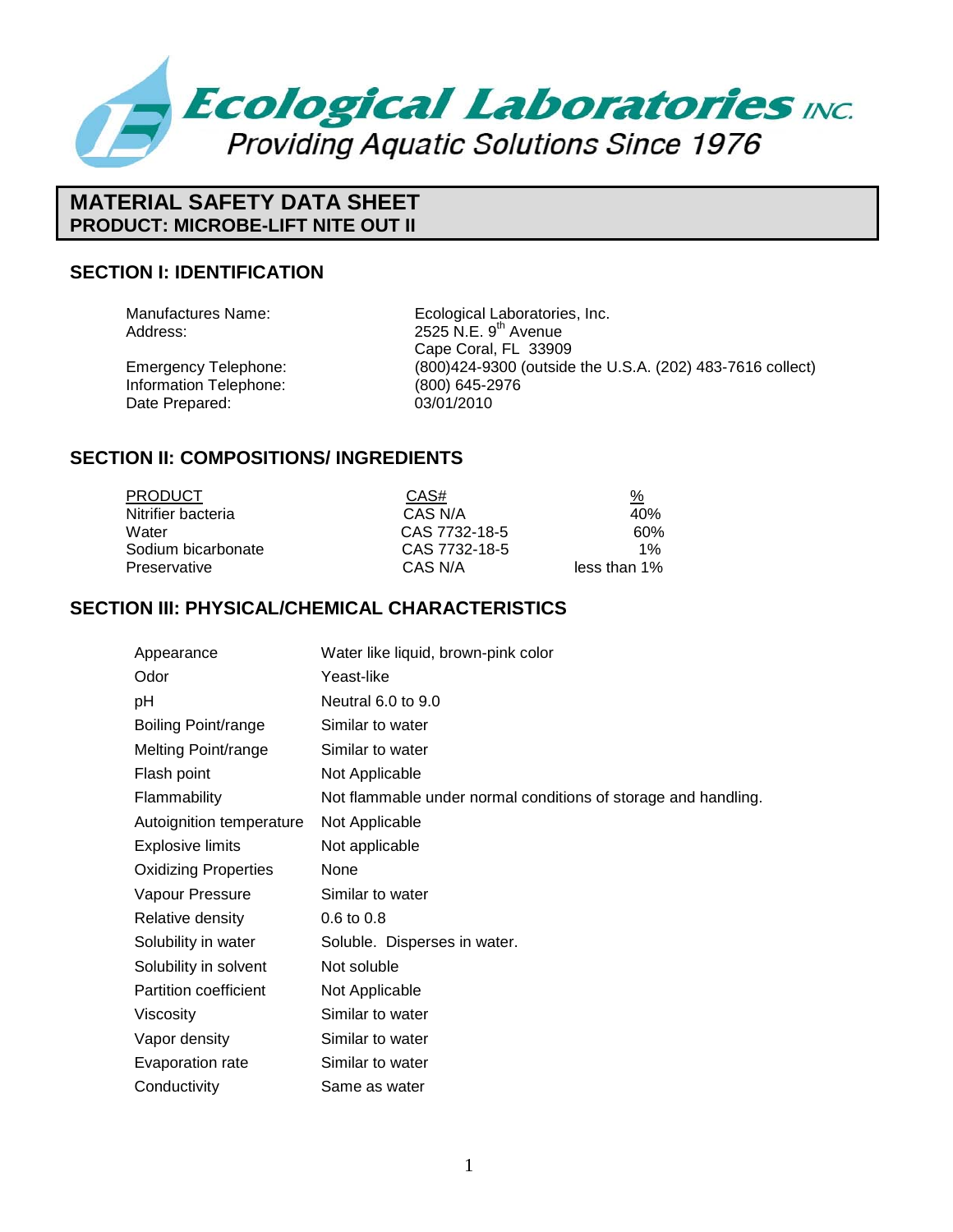## **SECTION IV: FIRE AND EXPLOSION HAZARD DATA**

Extinguishing Media:<br>
Special Fire Fighting Equipment:<br>
Self community Self contained breathing apparatus. Unusual Fire & Explosion Hazards: N/A<br>Hazardous Combustion Products: Non None in normal use. Fire creates fumes including carbon dioxide and sulphur dioxide. Fire-Fighting Equipment/ Procedure: Standard fire fighting equipment.

### **SECTION V: REACTIVITY DATA**

| Stability:                            | Stable under normal storage and handling conditions                                                            |
|---------------------------------------|----------------------------------------------------------------------------------------------------------------|
| Conditions to Avoid:                  | Accumulations of product in enclosed spaces and generation of<br>mist. Avoid contact with oxidizing chemicals. |
| Incompatibility (materials to avoid): | Acids and Alkalies may inactivate the bacterial culture                                                        |
| Hazardous Decomposition products:     | Oxides of carbon and sulphur.                                                                                  |
| Hazardous Polymerization:             | Will not occur.                                                                                                |

#### **SECTION VI: HEALTH HAZARD DATA**

Immediate medical attention is required in case of exposure by inhalation, contact with skin or eyes, or if swallowed.

| <b>Exposure Route</b> | Symptom                                                   | Treatment                                                                                                                                                                                      |
|-----------------------|-----------------------------------------------------------|------------------------------------------------------------------------------------------------------------------------------------------------------------------------------------------------|
| Inhalation            | Same as exposure to dust                                  | Remove from exposure, rest and keep warm. In<br>severe cases, or if recovery is not rapid or complete<br>seek medical attention.                                                               |
| <b>Skin Contact</b>   | Redness and irritation                                    | Drench the skin with plenty of water.<br>Remove<br>contaminated clothing and wash before reuse. If a<br>large area of the skin is damaged or if irritation<br>persists seek medical attention. |
| Eye Contact           | Irritation                                                | Irrigate thoroughly with water for at least 10 minutes.<br>Obtain medical attention. Do not delay.                                                                                             |
| Ingestion             | Irritation of gastrointestinal tract,<br>nausea, diarrhea | Wash out mouth with water. Do not induce vomiting.<br>If patient is conscious, give water to drink. If patient<br>feels unwell seek medical attention.                                         |

Immediate Treatment / Antidote: symptomatic treatment Delayed Effects: bacterial infection

### **SECTION VII: PRECAUTIONS FOR SAFE HANDLING AND USE**

| Clean up Procedure:               | Vacuum or sweep up avoiding generation of mist. Place in<br>suitable labeled containers and hold for waste disposal. Wash<br>spill site with water. If bacterial contamination is an issue use<br>chlorine to kill the bacillus spores. |
|-----------------------------------|-----------------------------------------------------------------------------------------------------------------------------------------------------------------------------------------------------------------------------------------|
| <b>Environmental Precautions:</b> | The bacteria and carriers are naturally occurring and should not<br>pose an environmental risk.                                                                                                                                         |